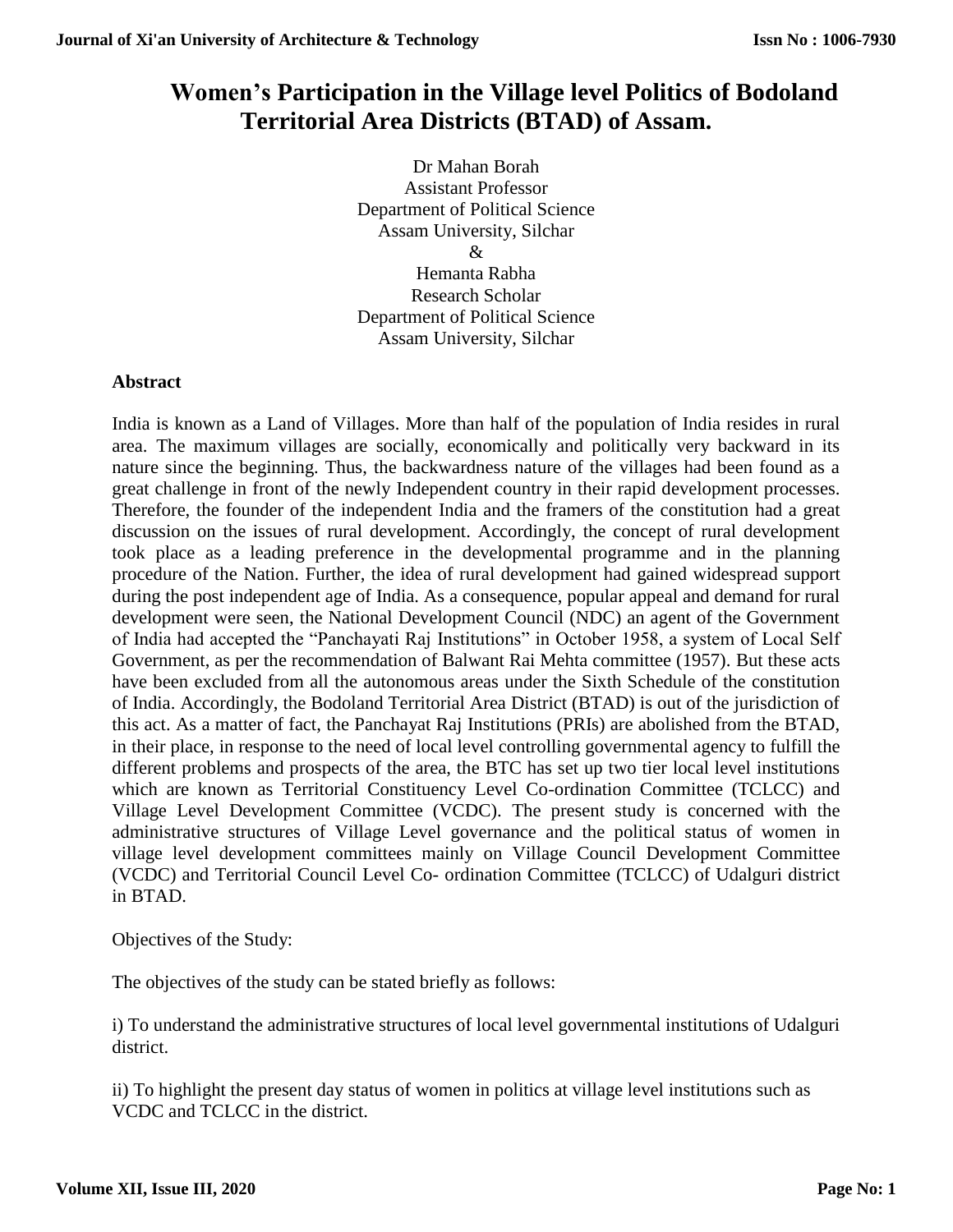iii) To assess the role of different political parties towards the women's empowerment at grass root level politics.

iv) To examine the causes responsible for low level participation of women at village level politics of BTAD.

## *Key Words: Rural development, Women's participation, Politics, BTAD,*

## **Introduction:**

India is known as a Land of Villages. More than half of the population of India resides in rural area. The maximum villages are socially, economically and politically very backward in its nature since the beginning. Thus, the backwardness nature of the villages had been found as a great challenge in front of the newly Independent country in their rapid development processes. Therefore, the founder of the independent India and the framers of the constitution had a great discussion on the issues of rural development. Accordingly, the concept of rural development took place as a leading preference in the developmental programme and in the planning procedure of the Nation. However, the ideas of rural development are concerned with the improvement of the living standards of the rural citizens by providing basic needs to the rural inhabitants of the areas. It's always focused on equal facilities, distributive justice and popular participation of rural people in the decision making process in local or village level governmental Institutions and administrative organization as well.

Further, the idea of rural development had gained widespread support during the post independent age of India. As a consequence, popular appeal and demand for rural development were seen, the National Development Council (NDC) an agent of the Government of India had accepted the "Panchayati Raj Institutions" in October 1958, a system of Local Self Government, as per the recommendation of Balwant Rai Mehta committee (1957). The main motto of Panchayat Raj Institution is to offshoot all round development in all rural areas of the Country. However, the aims and objectives of PRIs shall be fulfill and success, when all the people, both male and female would be actively involved and participated at the aforesaid Local or Village level administration. In this respect of popular participation of women in local and village level governmental institutions, some special provisions have been incorporated in the system of PRIs through the 73<sup>rd</sup> amendment act.1992 of the constitution. The 73<sup>rd</sup> amendment act had made it compulsory for all the states to introduce PRIs. Accordingly, as a result of this act, Assam Panchayati act.1994, has introduced a three tier Panchayat systems comprising of Gaon Panchayat at village level, Ancholic Panchayat at block level and Zilla Panchayat at district level with some special reservation provision for SCs, STs and Women's  $(1/3<sup>rd</sup>$  of the elected seats in each Panchayat for women). These special provisions of reservation for women can be consider as golden opportunity for women, through which they can involve themselves into the open competition of Grass root politics and establish their status with full dignity. But these acts have been excluded from all the autonomous areas under the Sixth Schedule of the constitution of India. Accordingly, the Bodoland Territorial Area District (BTAD) is out of the jurisdiction of this act. As a matter of fact, the Panchayat Raj Institutions (PRIs) are abolished from the BTAD, in their place, in response to the need of local level controlling governmental agency to fulfill the different problems and prospects of the area, the BTC has set up two tier local level institutions which are known as Territorial Constituency Level Co-ordination Committee (TCLCC) and Village Level Development Committee (VCDC).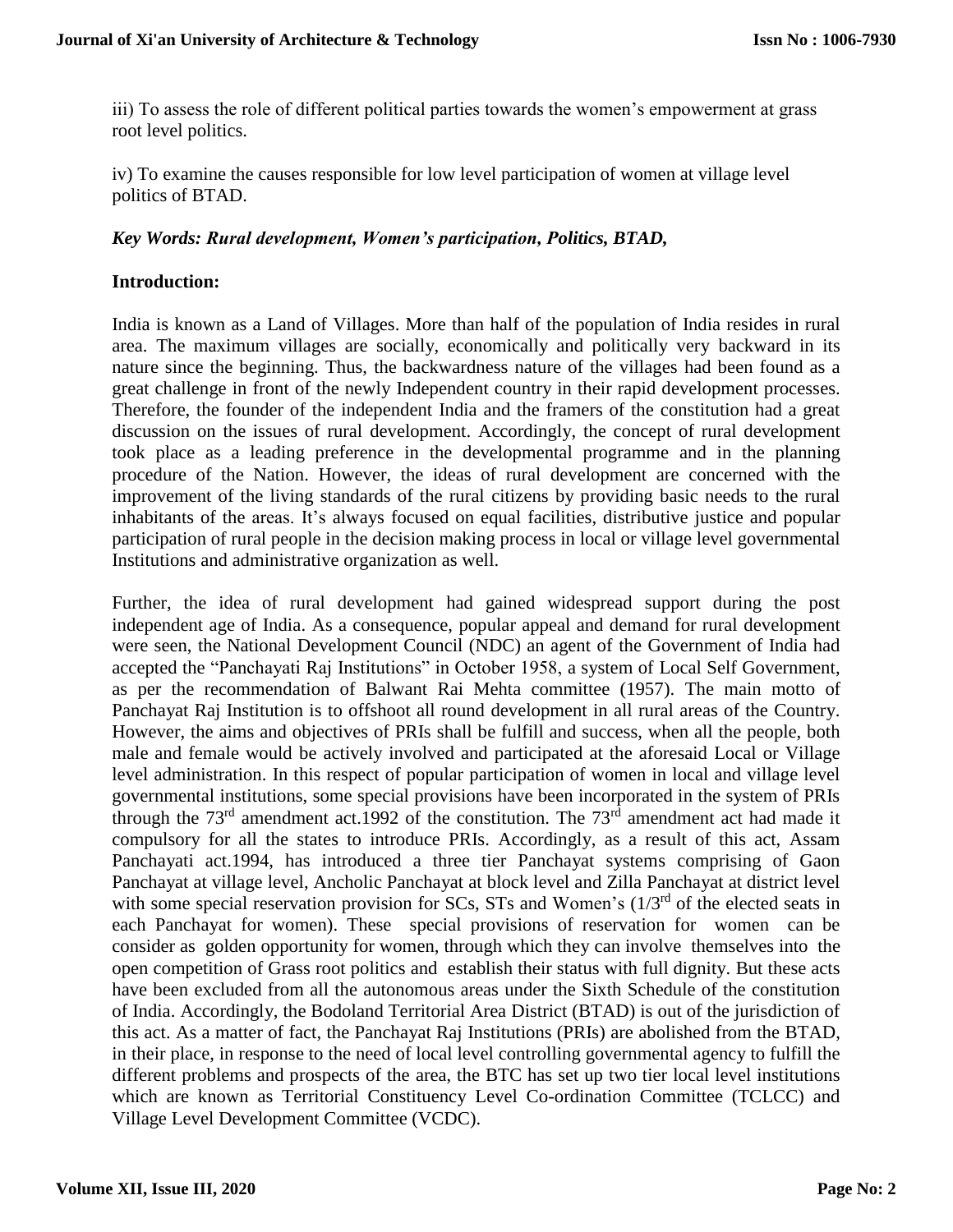The present study is concerned with the administrative structures of Village Level governance and the political status of women in village level development committees mainly on Village Council Development Committee (VCDC) and Territorial Council Level Co- ordination Committee (TCLCC) of Udalguri district in BTAD.

### **Area of the Study:**

Before we go into the details on village level governance of BTAD, it is desirable to know about BTAD. Bodoland Territorial Area District is the result of a historical Accord signed by the Government of India, Government of Assam and the Bodo Liberation Tigers (BLT) on  $10<sup>th</sup>$ February, 2003. The Bodos are the distinct racial community of greater Mongoloid ethnic Group of Assam. After the Independent of the country, some Bodo educated elite became united and started to think for preservation and development of their traditions, culture, language, etc. They have started a language movement, a medium movement and gradually they launched a political movement demanding separate state for Bodos. The strong agitation and long age struggle of Bodo people had compelled the government of state of Assam and Union of India to provide consignment for discussion on Bodo issues. As a result, a tripartite agreement had led to sign in Memorandum of Settlement (MoS) on 10<sup>th</sup> February 2003 and the BTAD came into existence consisting of the four districts such as Kokrajhar, Chirang, Baksa & Udalguri.

Consequently, the study area Udalguri district was formally inaugurated as a district on  $14<sup>th</sup>$ June, 2004 which is a multiethnic area with heterogeneous cultural background. The district has 2 sub-divisions with 6 developmental blocks and 800 villages. The total population is 8, 32,769 out of which 4, 23,617 are male and 4, 09,152 are female. As per 2011 census, 95.48 % population of Udalguri district lives in rural areas .The female percentage in rural areas is 49.32 and the sex ratio is 973. The total geographical area of this district is 1673.94 sq.km and extent of the district lies between 9208 E to 9515 E longitudes and 2646 N to 2777 N latitude.



## **MAP OF ASSAM**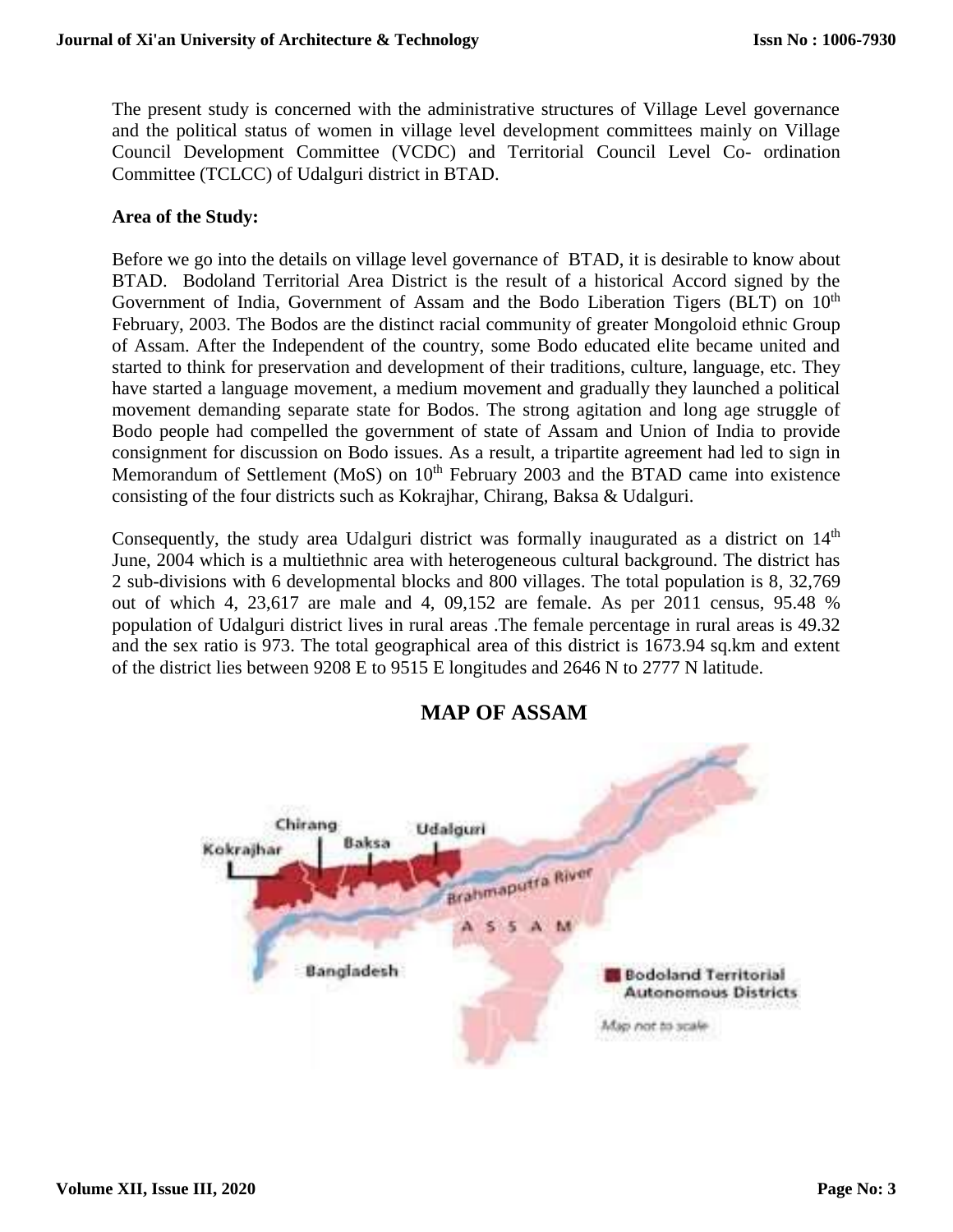

Source : Bodoland Diary 2019

## **Objectives of the Study:**

The objectives of the study can be stated briefly as follows:

i) To understand the administrative structures of local level governmental institutions of Udalguri district.

ii) To highlight the present day status of women in politics at village level institutions such as VCDC and TCLCC in the district.

iii) To assess the role of different political parties towards the women's empowerment at grass root level politics.

iv) To examine the causes responsible for low level participation of women at village level politics of BTAD.

## **Methodology:**

In order to examine the administrative structures of village level governmental institutions and the status of women in village level politics in Udalguri district of BTAD, Assam, the data have been collected from both primary and secondary sources. An attempt has been made to collect the primary data and information through interview, observations, questionnaire from different categories of respondents of the study area. More importantly, the Chairman of TCLCC &VCDC ,the members of local institutions, the Headmen of different villages, the political leaders, the elites and the members of different organizations- especially women's organization of different villages of the study area have consulted and collected data based on their experiences. For the purpose of the study 50 respondents were selected with the help of purposive sampling technique and interviewed with the help of structured interview schedule.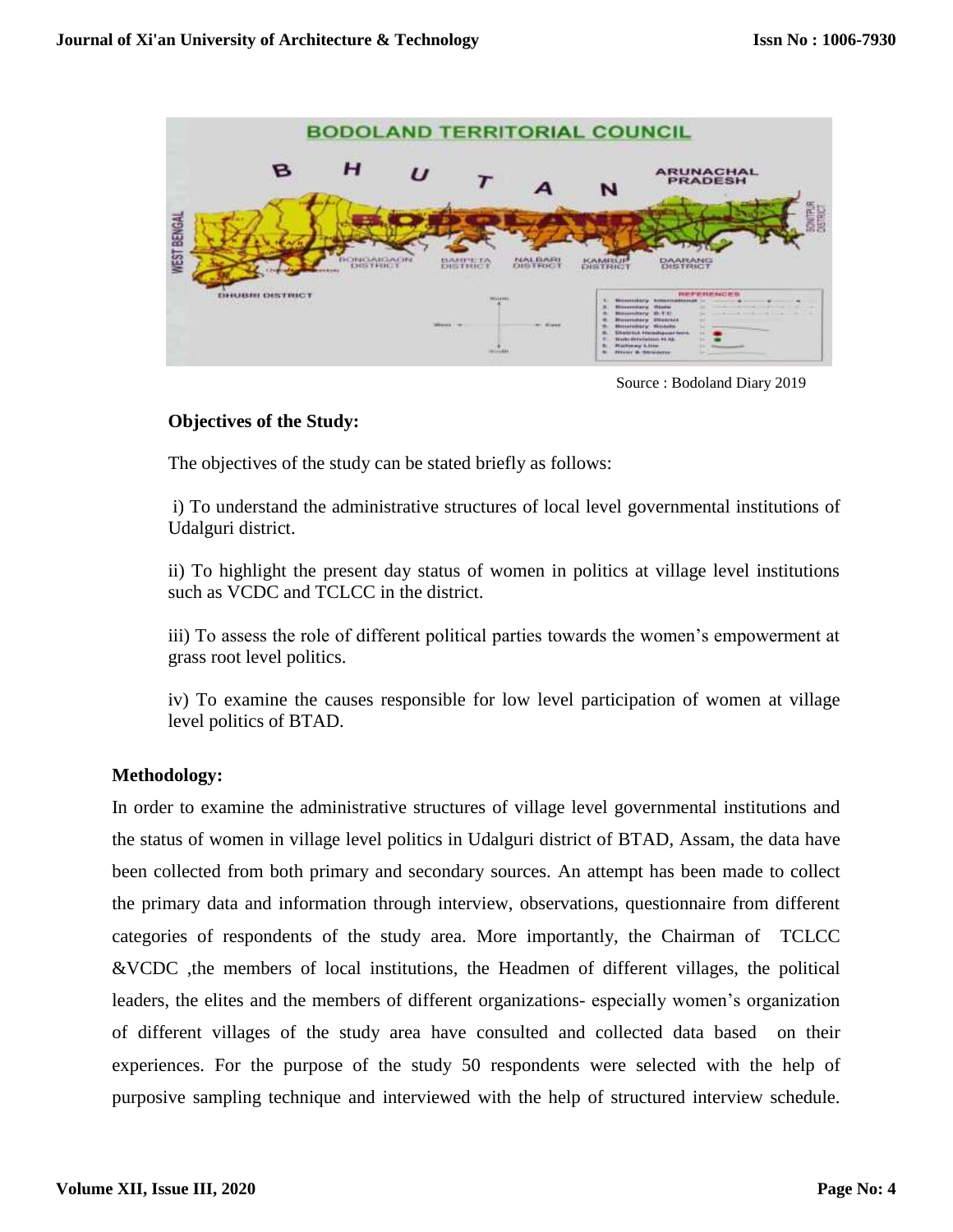Secondary data and information have been collected from different statistical Handbook book of BTC, different books, journals, published research papers and articles, news paper, government record of the council and its village level institutions, official records of different local bodies and different websites.

## **Analyses of the study:**

The aforementioned MoS of  $10<sup>th</sup>$  February, 2003 for BTAD, clause 4.8 has clearly stated that Panchayat Raj Institutions (PRIs) ceases to be enforced in the council area and the powers of the PRIs shall be conferred to the council of BTC. Accordingly, it has been clearly stated in the paragraph 2 of Sixth Schedule that the Constitution making power for the District Council and Regional Council shall be in the hand of the Governor and according to the sub paragraph 6 of the Schedule, the District Council may have the legal authority to form Sub-ordinate Local or Village Council and their procedure with the approval of the Governor.

As per the clause 4.8 of MoS , at the meantime, the system of Panchayat Raj Institution (PRI) has been abolished from the BTAD, in their place, to deal with the needs of Local Level Controlling governmental agency and to fulfill its problems and prospects, the BTC has formed two tier Local Level Institutions, namely, Territorial Constituency Level Co-Ordination Committee (TCLCC) and Village Level Development Committee (VCDC). The BTC itself is a kind of decentralized governance. Wherein, BTC itself operates at the top in the district level, while TCLCC operates at the Block Level and the VCDC in the Village level. Thus, both TCLCC and VCDC are the local government body of BTC to carry on rural development on.

**VCDC**: It is a bottom level institution and about 6000 to 8000 people of rural areas are necessary to constitute a VCDC. Within one VCDC there may be one or more villages and minimum one member is nominated from each revenue village. There is no proper guideline on reservation of seats for grass-root women.

**TCLCC:** In each BTCLA constituency of BTAD, the TCLCC is a block level institution. Moreover, at least one member to the TCLCC has to be nominated by each and every VCDC and the Chairman, accordingly, is nominated by the authority of BTC. This committee has to distribute all the schemes approved by District Rural Development Agency (DRDA) under Panchayat and Rural Development Department (P&RD) of BTC. At least one woman member to be selected as per provision concerns. The Block Development Officer (BDO) is appointed as the member secretary to this committee as well.

Thus, the TCLCCs and VCDCs have found equivalent, former is to the Ancholic Panchayat and second is to the Village Panchayat. These two committee have been performing a very important and crucial role in planning and implementing the various governmental schemes to uplift the socio –economic and political conditions of the area.The desires empowerment and development of the area are completely depends on the aforesaid rural developmental committees because they are the authorized body of planning, organizing, selection and monitoring the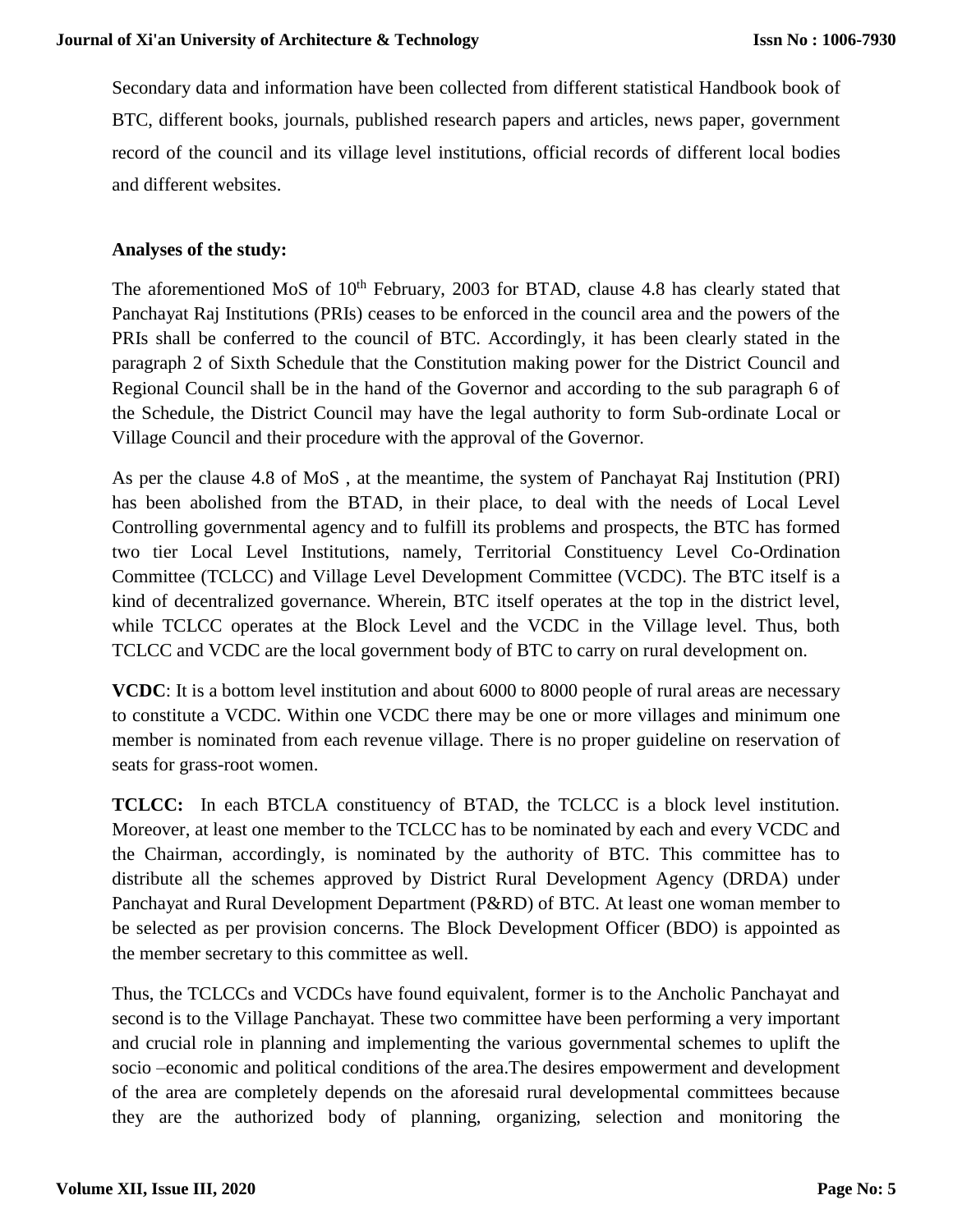developmental schemes and its utilizations. Therefore, as a responsible governmental body the TCLCC and VCDC have a great responsibility for the empowerment of women's in every sphere of their life intend for proper rural development in the area. Women are potential contributors towards the development of social, cultural and political activities of the state .Women's participation in social ,economic and especially political activities at all level makes a system of governance more democratic. In this context, the objectives of the study were set to find out the women's participation and involvement in local grass root administration.

However, The Bodoland Territorial Council (BTC), itself is mechanism of the decentralization of political and economic power under the Sixth Schedule of the Indian Constitution. Bodoland Peoples Front (BPF), the most popular party in BTAD has become the single dominant party since the first election to the council is yet to organize properly in the sense of equal representation to the female section in its party structure .The following table shows the strength of women representation in the organizational structure of the party in 39No.Pasnwi Serfang Constituency

| Sl.No.         | <b>Name of Committee</b>          | <b>Male</b><br><b>Members</b> | Female<br><b>Members</b> | <b>Total</b><br><b>Members</b> |
|----------------|-----------------------------------|-------------------------------|--------------------------|--------------------------------|
| 1              | Pasnwi Serfang Block Committee    | 69                            | 02                       | 71                             |
| 2              | Phuluguri Primary Committee       | 31                            | 00                       | 31                             |
| 3              | Jagyapur Primary Committee        | 31                            | 00                       | 31                             |
| $\overline{4}$ | <b>Mazbat Primary Committee</b>   | 31                            | 00 <sup>0</sup>          | 31                             |
| 5              | Habigaon Primary Committee        | 31                            | 00                       | 31                             |
| 6              | <b>Orang Primary Committee</b>    | 31                            | 00                       | 31                             |
| 7              | Rowta Bagan Primary Committee     | 31                            | 00 <sup>0</sup>          | 31                             |
| 8              | Merabil(Adhoc) Primary Committee  | 31                            | 00                       | 31                             |
| 9              | Rowtagaon Primary Committee       | 31                            | 00                       | 31                             |
| 10             | Bahipukhuri Primary Committee     | 31                            | 00                       | 31                             |
| 11             | Lamabari Primary Committee        | 31                            | 00 <sup>0</sup>          | 31                             |
| 12             | NauheruaPrimary Committee         | 31                            | 00                       | 31                             |
| 13             | <b>Dhanseri Primary Committee</b> | 31                            | 0 <sup>0</sup>           | 31                             |

**Table No-1** BPF, 39 No.Pasnwi Serfang BTCLA constituencies

Source: Official Record, BPF, 39 Pasnwi Serfang Block Committi.2015

As per the organizational structure of BPF, the ruling party has to be provided equal opportunity to the rural women to take part in different bodies of the party. But from the above table No.1 it has clearly come to be seems that in 39 no. Pasnwi Serfang BTCLA constituency, the party has one block committee and twelve primary committees. Unfortunately out of 71 Members of the block committee only two are female and no single female member is found in another twelve primary committee. Therefore, in this constituency the party is holding injustice to the women of this area. As a result the rural women of this constituency have no word to say in the matter of the party decision and their status within the party become very low.

On the other hand, the national political party like Indian National Congress (INC) has been maintaining a reservation system for women in the organizational structure in each level. But in practice most of female members is inactive and voiceless. Even this oldest political party in India has also failed to give due space and representation to women in politics particularly in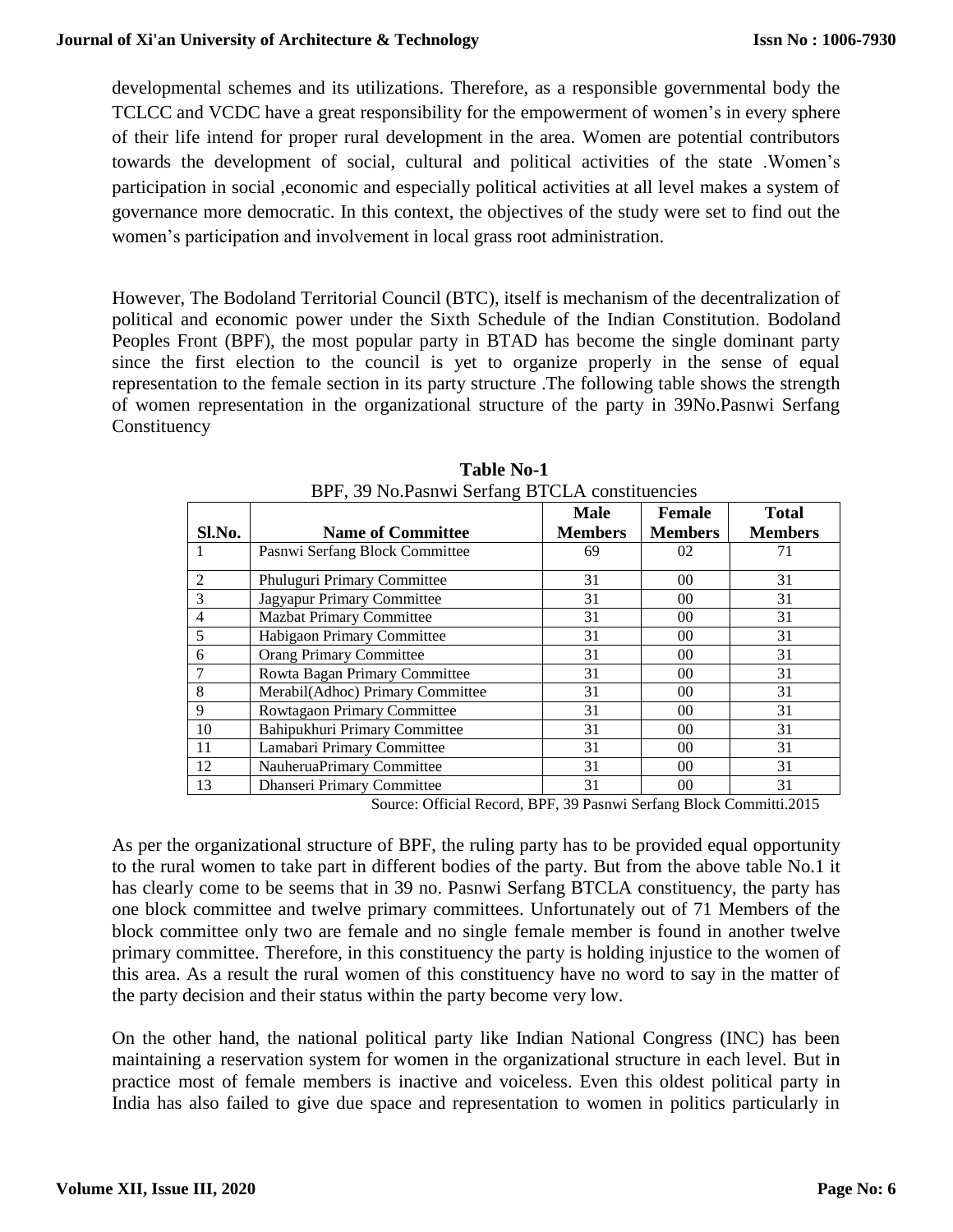BTAD. Though the INC has provided 33% reservation at the bottom level party organization, Most of female members of the party feel uncomfortable because the politics of BTAD has proved to be very inhospitable for women. The extreme gender discrimination makes it very difficult for women to establish a foothold without patronage from powerful man in the party .Particularly women is handicapped in the politics of BTAD. Thus rural women in BTAD are considered as the second citizen and their political aspirations are suppressed by the male dominated society. Besides, as it is previously mentioned that for the proper implementation of grass root level development programmes and all round development of rural areas , the authority of BTC has initiated a temporary system of two tier village level development committees namely VCDC and TCLCC. Besides, there are also two another small committee at every level of the party namely Youth Cell and Women Cell. The empowerment of rural women at the grass root development activities through the VCDC and TCLCC in Udalguri district of BTAD is still an illusion of reality.

The strength of women as a voter and their educational status in Udalguri district can be justified from the following tables-

| DTCLA CONSUMERIES OF OURIGIN DISTRICT |                             |            |            |            |  |  |
|---------------------------------------|-----------------------------|------------|------------|------------|--|--|
| S1.                                   | Name of BTCLA constituency  | Male       | Female     | Total      |  |  |
| No.                                   |                             | Population | Population | Population |  |  |
|                                       | 31. Khwirabari (ST)         | 23489      | 22827      | 46316      |  |  |
| $\mathcal{L}$                         | 32. Bhergaon (ST)           | 22708      | 22623      | 45331      |  |  |
| 3                                     | 33. Nonwi serfang (Non ST)  | 22168      | 20934      | 43102      |  |  |
| $\overline{4}$                        | 34. Khalingduar (ST)        | 26266      | 24559      | 50825      |  |  |
| 5                                     | 35. Mwidwibari (Open)       | 27847      | 26352      | 54199      |  |  |
| 6                                     | 36. Harisinga (ST)          | 23799      | 22951      | 46750      |  |  |
|                                       | 37. Dwhwnsri (ST)           | 27712      | 25672      | 53384      |  |  |
| 8                                     | 38. Bhairabkunda (ST)       | 26768      | 24645      | 51413      |  |  |
| 9.                                    | 39. Pasnwi serfang (Non ST) | 26610      | 25466      | 52076      |  |  |
| 10                                    | 40. Rowta (ST)              | 26243      | 24972      | 51215      |  |  |
|                                       | <b>Total Population</b>     | 253610     | 241001     | 494611     |  |  |

Table No- 2 BTCLA Constituencies of Udalguri District

**Source: [http://www.udalguri.gov.in.2010.](http://www.udalguri.gov.in.2010/)**

From the table no- 2, it has been observed that the numbers of female voter in all the BTCLA constituencies of Udalguri district are less than male voter. It is also found that in all ten BTCLA constituencies, male voters are dominating factor in comparison to female. As a result, no female candidates are able to win over the last three BTCLA elections and Labita Das was found to be single candidate in Udalguri district in the last BTCLA election and Anima Bayan was only nominated woman member to the BTCLA from the district in 2006.

| Literacy Rate of Women in BTAD |        |       |       |       |        |       |
|--------------------------------|--------|-------|-------|-------|--------|-------|
| <b>Districts</b>               | Person |       | Male  |       | Female |       |
|                                | 2001   | 2011  | 2001  | 2011  | 2001   | 2011  |
|                                |        |       |       |       | 6      |       |
| Kokrajhar                      | 52.29  | 66.63 | 61.01 | 73.44 | 43.06  | 59.54 |
| Chirang                        | 52.61  | 64.71 | 61.82 | 71.35 | 42.87  | 57.87 |
| Baksa                          | 59.57  | 70.53 | 70.32 | 78.55 | 48.33  | 62.23 |
| Udalguri                       | 56.40  | 66.60 | 65.94 | 73.79 | 46.34  | 59.17 |
| <b>Total BTAD</b>              | 55.21  | 67.11 | 64.77 | 74.28 | 45.15  | 59.70 |

Table No- 3 Literacy Rate of Women in BTAD

**Source: Provisional population census, 2011. Statistical Handbook of BTC, 2011 Page-7.**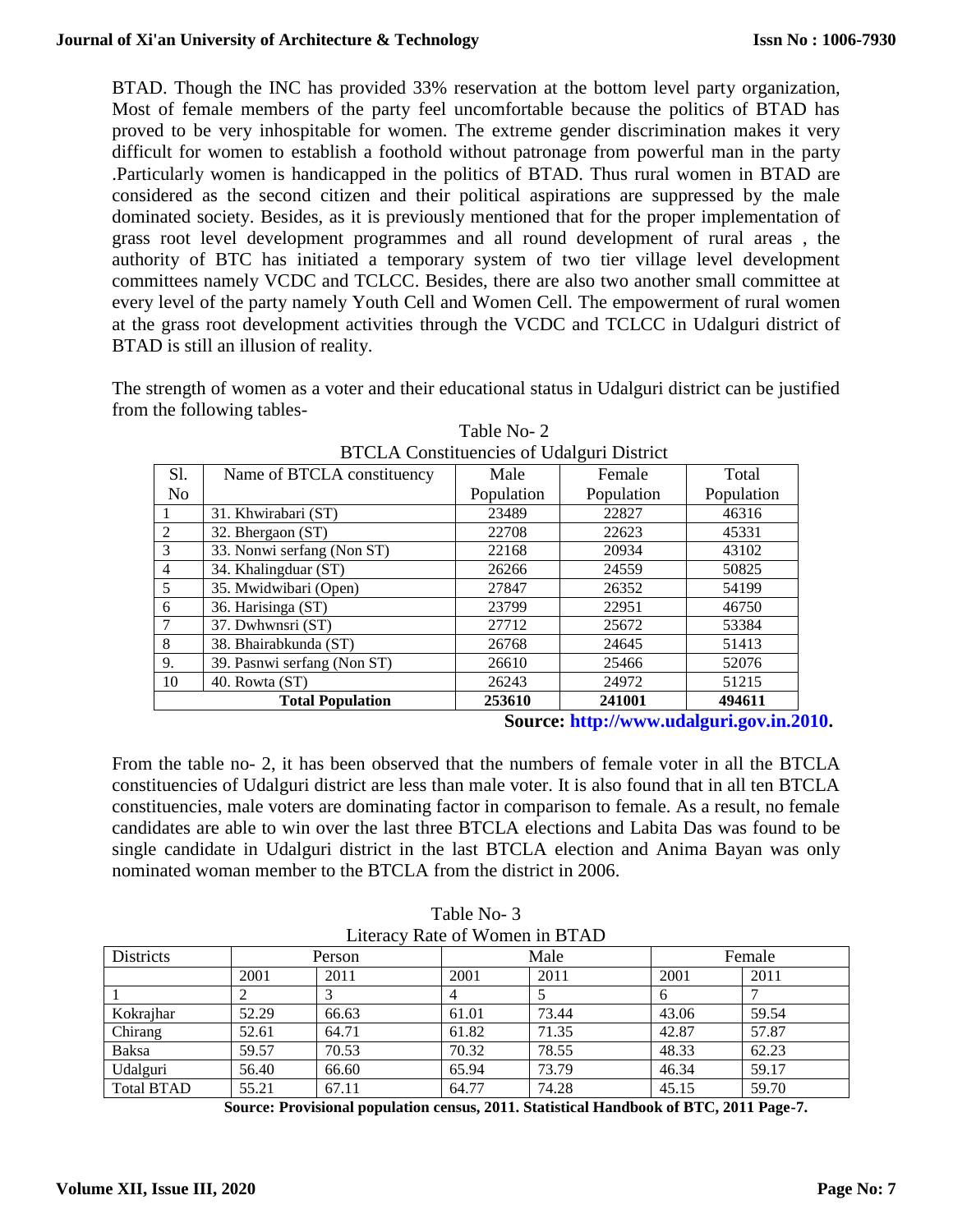Table No- 3, Indicates that overall literacy rate of women of BTAD is not satisfactory and there is little growth in literacy rate of women in 2011 comparing to 2011. The female literacy rate in all the districts is too lower than male literacy rate. Hence, the lower literacy rate of women influences in their socio-political lives in the entire study area. According to 2011 census report, 95.48 percent people are living in the rural areas in Udalguri district and the educational status of women is more backward than male. Average literacy rate of female in rural areas of Udalguri district is 56.92% and male's percentage is 71.75 which is much higher than female. The female of the rural areas will not be active in village level politics until and unless they are equal to male in education.

|  | Table No- 4 (A) |  |
|--|-----------------|--|
|  |                 |  |

The present positions of women representation (as a member) in the VCDC of No. 35 Mwidwibari

| ************** |                     |      |                |                      |  |
|----------------|---------------------|------|----------------|----------------------|--|
| Sl No          | Name of VCDC        | Male | Female         | <b>Total Members</b> |  |
|                | Kacharital VCDC     | 10   | 01             |                      |  |
| $\mathcal{L}$  | Balipara VCDC       | 10   | 01             |                      |  |
|                | Gerua VCDC          | 10   | 01             |                      |  |
|                | Chengapathar VCDC   | 10   | 01             |                      |  |
|                | Niz-Kalaigaon VCDC  | 10   | 01             |                      |  |
| 6              | Naptipara VCDC      | 10   | $\Omega$       |                      |  |
|                | Kalaigaon Town VCDC | 10   | 01             |                      |  |
| 8              | Bhakatpara VCDC     | 10   | $\Omega$       |                      |  |
| 9              | Mwidwibari VCDC     | 10   | 0 <sub>1</sub> |                      |  |
| Total          |                     | 90   | 09             | 99                   |  |

**Source: Office of the Block Dev. Officer, Mazbat, 2014(Sept.)**

#### Table No- 4 (B)

The present positions of women representation (as a member)in the VCDC of No.39. Pasnwi Serfang

| 5.144          |              |      |        |                      |  |  |
|----------------|--------------|------|--------|----------------------|--|--|
| Sl No          | Name of VCDC | Male | Female | <b>Total Members</b> |  |  |
|                | Majbat VCDC  | 11   | 01     | 12                   |  |  |
| 2              | Phulaguri    | 14   | 0      | 14                   |  |  |
| 3              | Bahipookri   | 11   | 01     | 12                   |  |  |
| $\overline{4}$ | Lamabari     | 13   | 0      | 13                   |  |  |
| 5              | 64 Dhanseri  | 10   | 0      | 10                   |  |  |
| 6              | Nauherua     | 09   | 0      | 09                   |  |  |
| ┑              | Rowta Bagan  | 15   | 0      | 15                   |  |  |
| 8              | Rowta Gaon   | 11   | 01     | 12                   |  |  |
| 9              | Merabil      | 16   | 01     | 17                   |  |  |
| 10             | Orang        | 15   | 01     | 16                   |  |  |
| 11             | Habigaon     | 15   | 0      | 15                   |  |  |
| 12             | Jagyapara    | 15   | 0      | 15                   |  |  |
| Total          |              | 155  | 05     | 160                  |  |  |

#### **Source: Office of the Block Dev. Officer, Mazbat, 2014(Sept.)**

From the Table No- 4 (A) and 4 (B) it has been observed that the present positions of women representation in both the VCDC namely 35. No. Mwidwibari and No.39. Pasnwi Serfang BTCLA constituencies of Bhergaon and Udalguri Sub-Division under Udalguri district are very negligible. Out of 99 members only 9 are female in the 35 no Mwidwibari BTCLA constituencies and out of 160 members only 5 are female in 39 no. Pasnwi Serfang BTCLA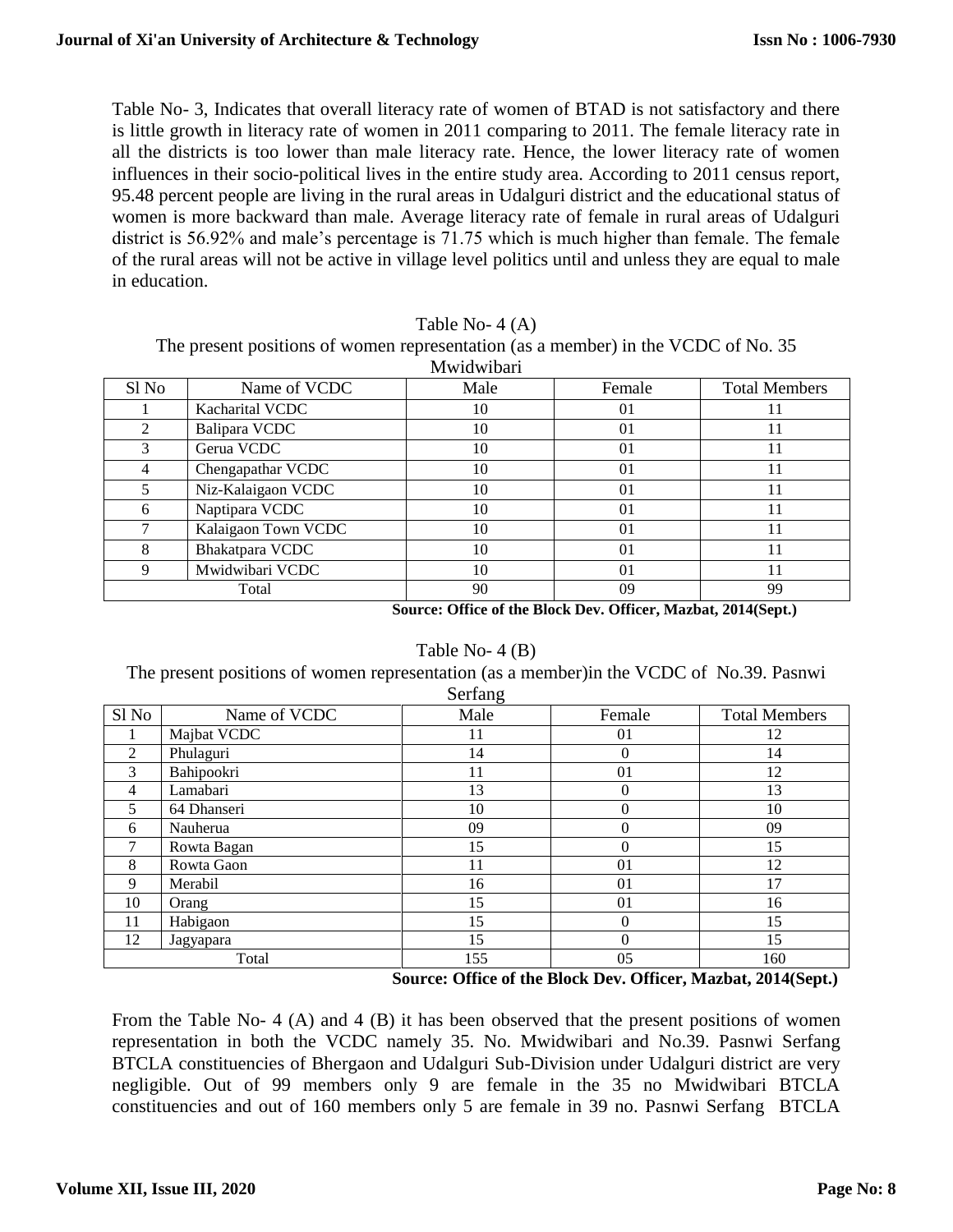constituency. Moreover, the total number of members in TCLCC of both the BTCLA constituencies is 17 and 19 and only 2 members are female in each TCLCC. On the other hand, the total number of women members in all total 110 VCDC of Udalguri district were only 56 in 2008 and 84 in 2010 which was found to be disappointed. Therefore, it is clear that the women are speechless and they have nothing to say in the decision making process of these institutions due to their poor strength. In this way the political rights of women get systematically nullified by the male dominated authority.

Perhaps the negligence to women power in Udalguri district is the most significant factor of backwardness. Their rights have been violated very frequently by the male dominated society. It is rare to see that the women and their associations take major role in the decision making process of rural development. Only a few portions of women from rural areas are working as party member without having real decision making power. Even, the major political parties of this area are not fully interested to empower the grass root women. Different political parties and leaders are using the rural women as their permanent vote bank instead of giving their actual rights. On the contrary, it has been observed that the women are the main strength of the ruling party of BPF. The previous elections of BTAD, the different festivals of BTAD organized by the party, the different conferences of the party and the different meetings of the party have been seen succeeded only because of the marvelous participation of rural women only. But the sorry fact is that there is no any position of women in the internal organizational structure of the party, except in the departments of the government of BTC also. More importantly, the party has been utilizing the women's strength as their unanimous vote bank by providing them un refundable minimal amount of loans (group wise or self help group wise),IWY house, latrines, mosquito net and blank kept (athuwa and komball) etc. since from the beginning. Again, the role of women organizations likes Asom Mahila Samata Society (Udalguri Unit), Asom Mahila Ayog, All Bodo Women Welfare Federation (ABWWF) and different local NGO's are yet to be significant and positive.

## **Suggestions:**

From the above facts it can be mentioned that there is a special need to empower women to enhance their participations at village level politics of BTAD. To promote women representation in village level institutions, the following suggestions can be considered. Such as-

- The members of all VCDC and TCLCC are rather nominated and the process of nomination has been politicized. Therefore, the members of such committees become the representative of a particular party or section that of the common people of rural areas. Hence, a periodic election system is the urgent need for the upliftment of all sections of the rural areas.
- The Assam Panchayat Act. 1994 has made specific reservation for women and it was 50 percent in last Panchayat election of Assam. This reservation system should be made applicable in all grass root level institutions of BTAD.
- Voluntary organization particularly women organizations and such other social organizations, print and electronic medias should be encouraged to work for political awareness of the rural women of BTAD.
- All political parties should provide equal opportunities to rural women in their organizational structure and maintain equal representation system at grass root level institutions. Thus, political parties should adopt a holistic approach to the women of rural areas.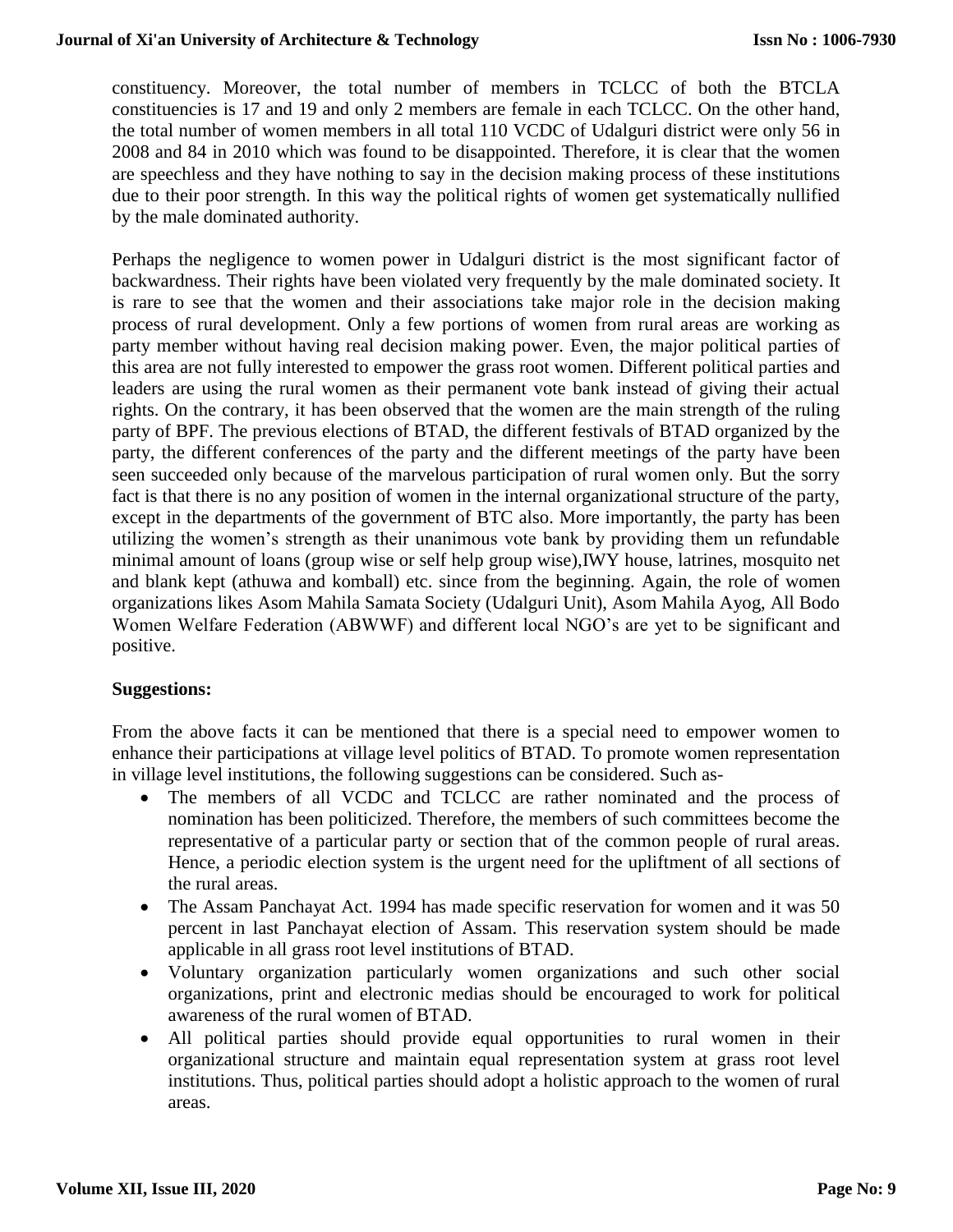Both central as well as state government should initiate special educational policy and programmes for the women of remote rural areas of BTAD through which they may be aware of all rules and regulations of the society, plan and policies of the government and right and responsibilities etc.

## **Conclusion:**

It is almost clear that development process in our state particularly in BTAD is not gender neutral and the rural women are bearing inferior status in grass-root politics as compared to the average women in India. We are one of the first democratic countries to give equal right to vote and right to participate to men and women. But the women in our country are still not free from discrimination and it is not to the level of satisfaction. There is still a major portion of women who belong to the category called "Below Poverty Line" is seen anywhere in the urban as well as rural institutions for development. Therefore it is the need of the time to change our attitude towards women power and should enhance their quality of participation especially at grass-root politics. For the success of the principle of grass-root democracy, both men and women should be treated as equal in policy formulation and implementation of rural development. Thus, it can be said that the imparting of proper education, political training and awareness enable the women to take active participation at various stages of political spheres.

## **Bibliography:**

## **Books:**

Chakraborty P., "Fith & Sixth Schedules to The Constitution of India (Updated and Annotated)", Edition: 2011, ISBN: 978-81-88327-23-2

Some important Acts and Amendment of Indian Constitution Concerning Bodoland Territorial Council" published by Department of printing & stationeries, Bodoland Territorial Council, Kokrajhar. First Edition: 2005, Second Edition: 2010.

Barua Jeuti, 2003, "Assam Panchayat Act, 1994", Assam Law House, Guwahati.

Avasthi Maheswari, 1999, "Public Administration", Educational Publisher, Agra.

Das P.G. 2014, "Fundamentals of Public Administration" NCBA, Kolkata's

Banerjee Amalesh Chandra; Roy Sourabh Singhs 2010, "Problems and prospectus of Bodoland"- A mittal Publication, New Delhi.

Sonowal Khema, 2013, "Why Bodo Movement" – EBH Publishers, Guwahati.

## **Journals:**

Das Dibakar-Editor, 2014 "IDEAS", Department of Political Science, Sipajhar College, Pages: 11-16, 60-64.